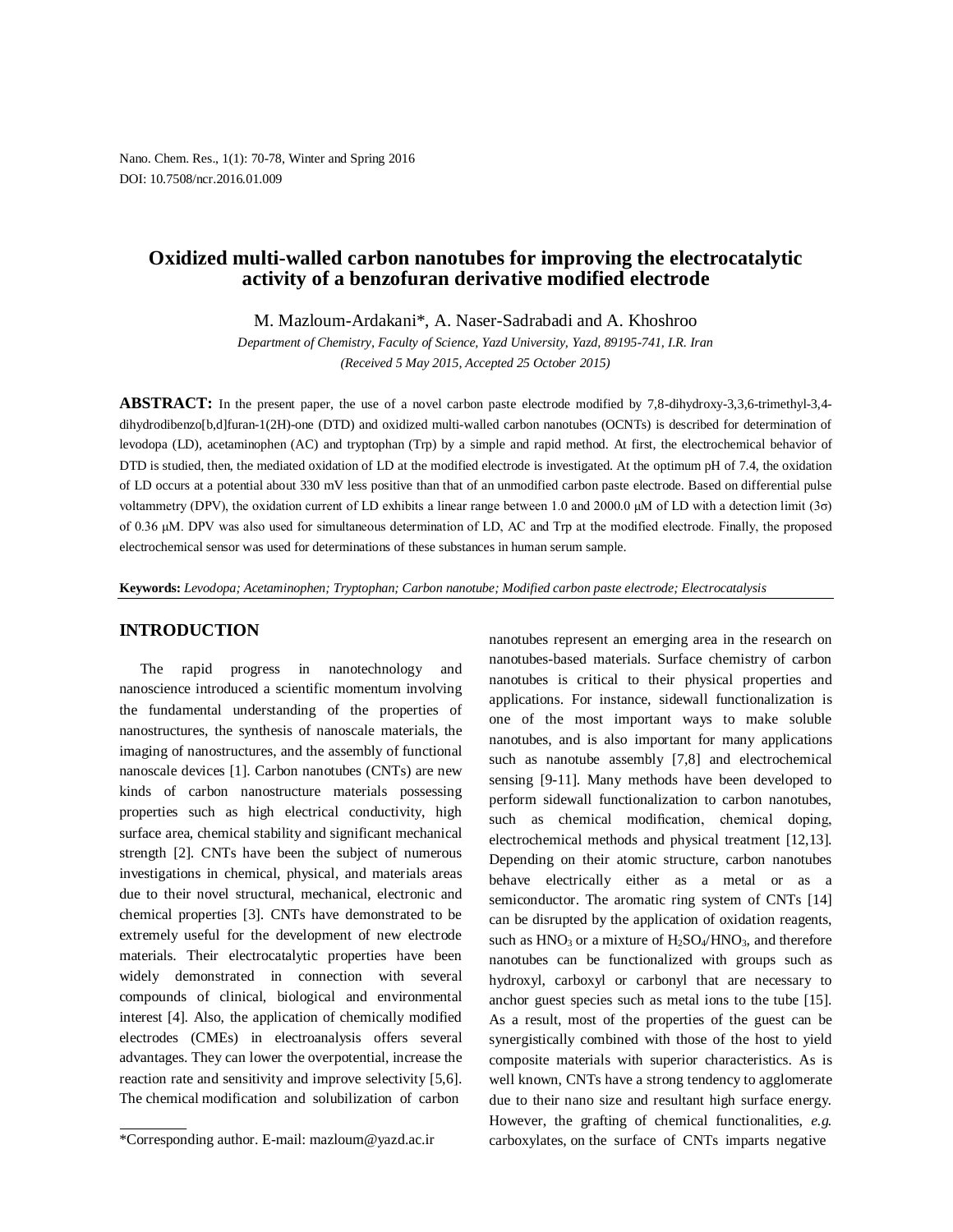charges, and hence creates the electrostatic stability required for colloidal dispersion [16].

The subtle electronic behavior of carbon nanotubes reveals that they have the ability to promote electrontransfer reactions when used as an electrode material in electrochemical reactions [17,18]. Since CNTs possess interesting electrochemical properties, contributed by the activity of edge-plane-like graphite sites at the CNT ends, it can be used for construction of modified electrodes. These electrodes exhibit low detection limit, high sensitivity and fast response due to the signal enhancement provided by high surface area, low overvoltage, and rapid electrode kinetics [2].

In recent years, the modified electrodes have been extensively applied to separate the electroanalytical signals of the solution components, whereas at bare electrode surfaces the signals appear at a near potential to each other [19,20]. Compared to other modified electrodes, CNTs modified electrodes provide certain advantages such as high sensitivity and enhanced electron transfer. The enhancement of electrocatalytic activity of the redox couples at CNT based electrodes can be attributed to the presence of edge-plane like sites located at the end and in the defect areas of the CNT tubes [21,22].

In this work, the electrochemical behavior of a 7,8 dihydroxy-3,3-dimethyl-3,4-dihydrodibenzo[b,d]furan-1(2H)-one (abbreviated as DTD) is studied at oxidized multi-walled carbon nanotubes modified carbon paste electrode (OCNT-CPE). The presence of oxidized form of MWCNT at the modified electrode improves the electrochemical behavior and increases the electron transfer rate constant of DTD. This work shows that OCNT and DTD modified CPE (D/OC-CPE) with good redox behavior and relatively high electron transfer rate constant are suitable for electrocatalysis of LD. The calibration plot and selectivity of the modified electrode *vs*. LD is evaluated by differential pulse voltammetry (DPV). Also, simultaneous determination of LD, AC and Trp is confirmed by the modified electrode.

## **EXPERIMENTAL**

#### **Apparatus and Chemicals**

A potentiostat/galvanostat (SAMA 500, electroanalyzer system, I.R. Iran) was used to carry out the electrochemical experiments. A conventional 3electrode cell was used at  $25 \pm 1$  °C. A saturated calomel electrode (SCE), platinum wire and D/OC-CPE were used as reference, auxiliary, and working electrodes, respectively. A Metrohm model 691 pH/mV was also used for pH measurements. All solutions were freshly prepared with doubly distilled water. LD, AC, Trp and other reagents were of analytical grade (Sigma Aldrich). Graphite powder from Merck and paraffin oil (DC 350, Merck, density =  $0.88$  g cm<sup>-3</sup>) as binding agents were used for carbon pastes. Buffer solutions were prepared from orthophosphoric acid, and its salts in the pH range of 2.0- 12.0. Multi-walled carbon nanotubes (MWCNTs) with purity > 95%, outer diameter of 5-20 nm and tubes length of 1-10 μm were prepared from plasma chem.

#### **Synthesis of DTD**

DTD was synthesized by electrosynthesis method according to the procedures described in the literature [23,24]. Briefly, 80 ml of 0.15 M sodium acetate in water, containing 2.0 mmol of catechols and 2.0 mmol of dimedone was electrolyzed in an undivided cell equipped with graphite anode and a large platinum gauze cathode under constant current density of  $2 \text{ mA}^{\text{cm}-2}$ . The electrolysis was terminated when the current decayed to 5% of its initial value. At the end of electrolysis, a few drops of acetic acid were added to the solution and the cell was placed in a refrigerator overnight. The precipitated solid was collected by filtration, washed with water, and then recrystallized from a mixture of water/acetone.

#### **Preparation of the Oxidized MWCNTs (OCNT)**

Since the oxygen functionalities on the surface of MWCNTs improve their electrochemical properties, OCNT were generated by treating MWCNTs with a mixture of concentrated  $H_2SO_4$  and  $HNO_3$  (molar ratio 3:1) following the method reported in the literature [15]. In a typical experiment, 75.0 ml of concentrated  $H_2SO_4$  $(97%)$  and 25.0 ml of concentrated HNO<sub>3</sub>  $(65%)$  were mixed and added to 1.0 g of MWCNTs in a roundbottomed flask and heated under constant agitation at 50.0 ºC for 8.0 h. It was allowed to cool down to room temperature after which an equal quantity of deionized water was added. It was filtered and the residue was washed several times with deionized water until neutral pH was attained. The residue was then filtered and freezedried.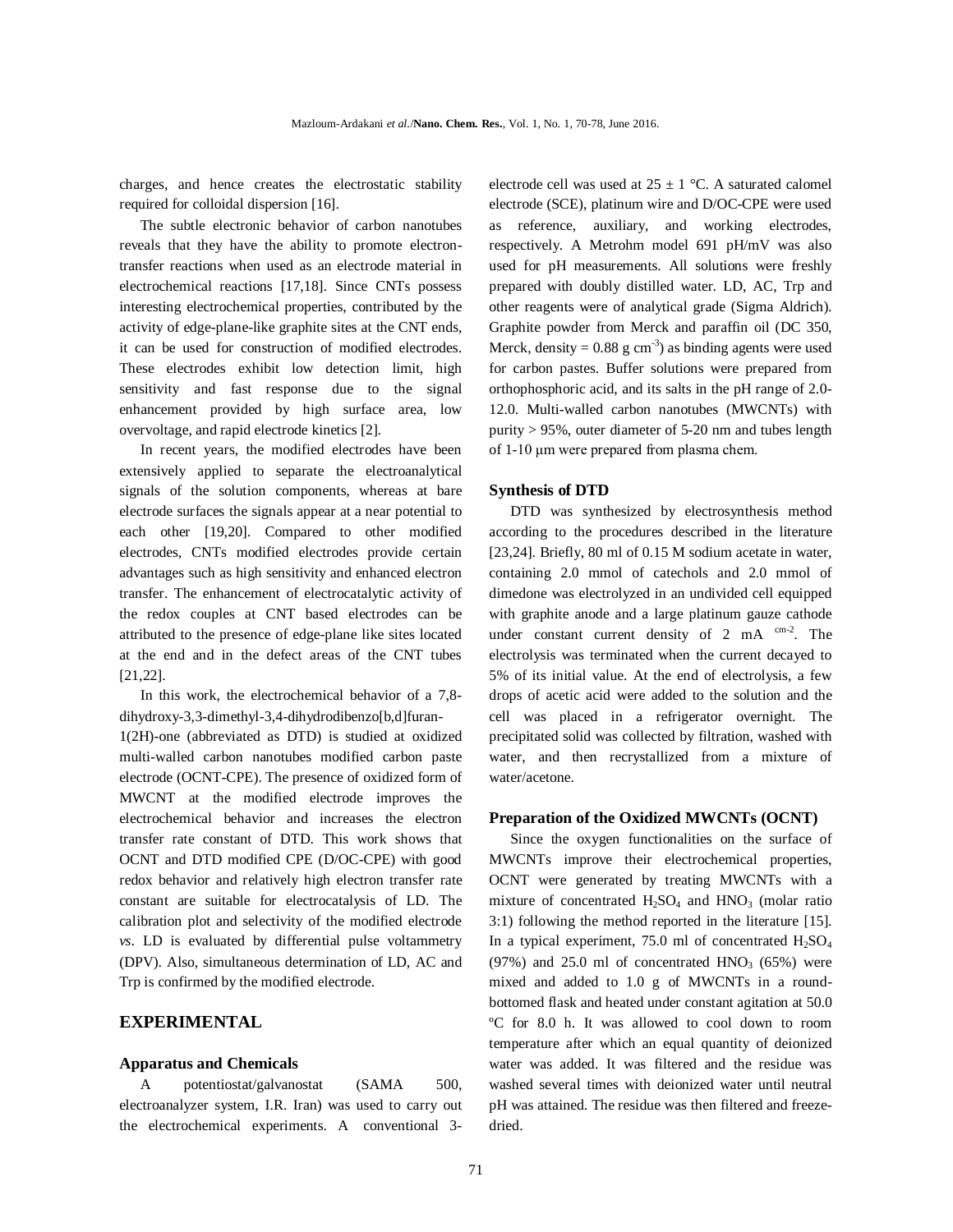#### **Preparation of the Electrodes**

D/OC-CPE was prepared by mixing of DTD, graphite powder and OCNT with the weight percentage of 1:95:4, respectively, using a mortar and pestle. Paraffin was added to the above mixture and mixed for 20 min until a uniformly wetted paste was obtained. This paste was then packed into the end of a glass tube (*ca*. 3.6 mm i.d. and 10 cm long). A copper wire inserted into the modified carbon paste provided an electrical contact. The DTD modified CPE (D-CPE), oxidized carbon nanotube modified CPE (OC-CPE) and unmodified carbon paste (CPE) were prepared in the same way but without adding OCNT, DTD and both of them, respectively.

# **RESULTS AND DISCUSSION**

### **Characterization of D/OC-CPE**

Scanning electron microscopy was used to detect possible morphological changes on MWCNTs after the treatment. SEM images of MWCNTs and OCNT are shown in Fig. 1. The raw MWCNT being strongly entangled it is practically impossible to align them (Fig. 1a). As the oxidation proceeds the MWCNTs are gradually freed from the entanglements favoring their alignment. Furthermore the MWCNTs with small diameters are lost (Fig. 1b).

Based on our knowledge, there has not been a prior report on the electrochemical properties and the electrocatalytic activity of DTD. This compound is insoluble in aqueous media; therefore, we incorporate DTD and O/CNT to the carbon paste and prepare the D/OC-CPE. The electrochemical behavior of D/OC-CPE was first studied in a buffered solution (pH 7.4) using cyclic voltammetry (CV). The cyclic voltammograms for the modified electrode at different scan rates in 0.1 M phosphate buffer pH 7.4 are shown in Fig. 2. Cyclic voltammograms of D/OC-CPE exhibited an anodic and corresponding cathodic peaks (with  $E_{pa} = 0.14$  V,  $E_{pc} =$ 0.08 V,  $E_{1/2} = 0.11$  V *vs.* SCE, and  $\Delta E_p = 0.06$  V at the scan rate of 200 mV  $s^{-1}$ ) related to DTD; therefore, this substance can be used as a mediator for the electrocatalysis of some important biological compounds with slow electron transfer. Also, the value of  $\Delta E_p$ suggests that the redox couple in D/OC-CPE has quasireversible behavior [25].

The effect of the potential scan rate (*ν*) on electrochemical properties of D/OC-CPE was also studied by CV. Plots of the both anodic and cathodic peak currents  $(I_p)$  were linearly dependent on  $v$  in the range of 50-1400 mV  $s<sup>-1</sup>$  (inset (a) of Fig. 2), indicating that the redox process of DTD at the modified electrode is diffusionless [25]. The apparent charge transfer rate constant,  $k_s$ , and the transfer coefficient,  $\alpha$ , of DTD can be evaluated from CV experiments by using the variation of anodic and cathodic peak potentials with logarithm of scan rate, according to the procedure of Laviron [26].



**Fig. 1.** SEM images of MWCNTs before oxidation (a) and after oxidation (b).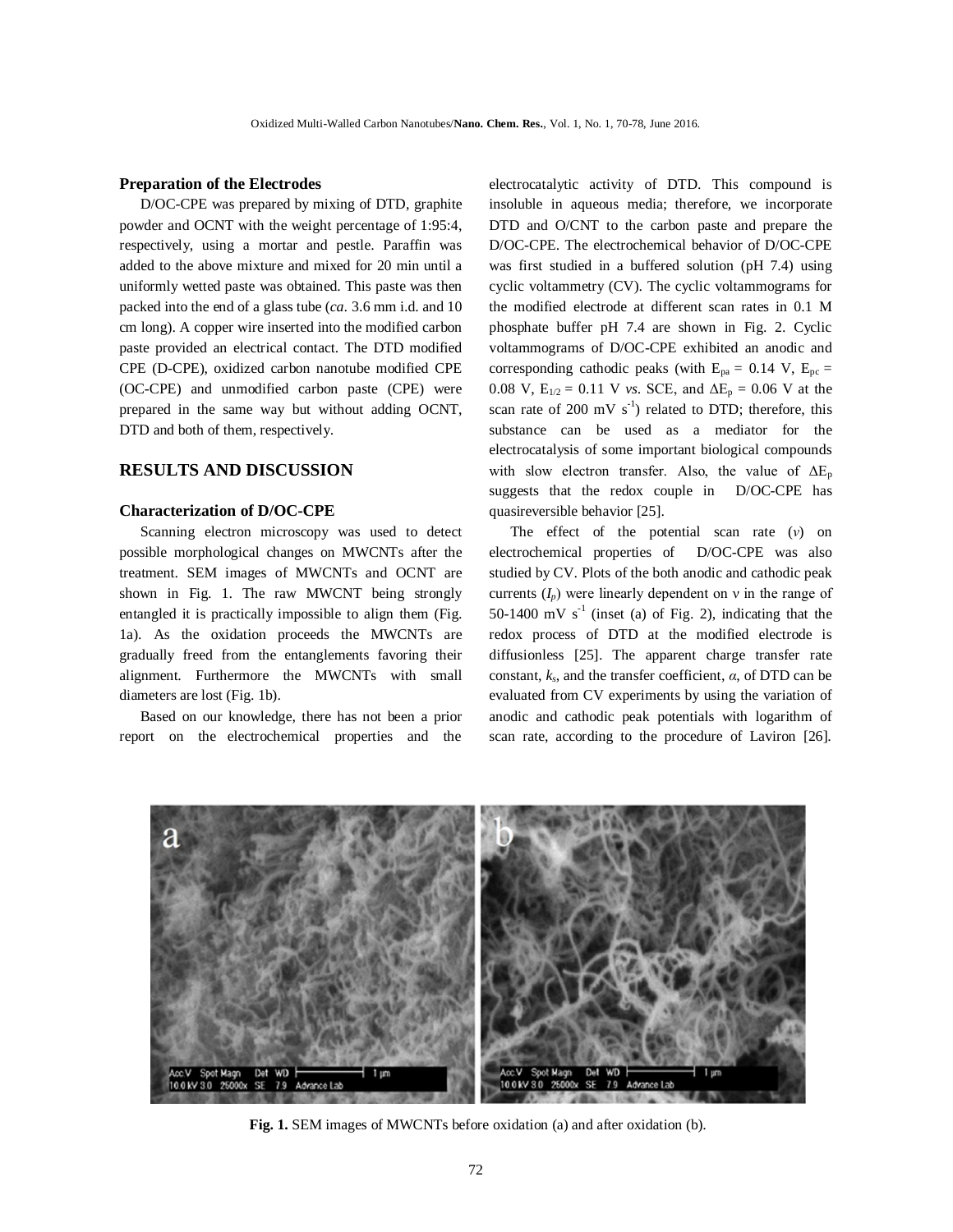

 **Fig. 2.** Cyclic voltammograms of D/OC-CPE in buffer solution (pH 7.4) for different scan rates (inner to outer correspond to: 50, 100, 200, 300, 400, 500, 600, 700, 800, 1000, 1200 and 1400 mV s<sup>-1</sup>), inset a: The plot of anodic and cathodic peak currents *vs*. potential scan rate, inset b: The plot of peak potentials *vs*. the logarithm of the potential scan rate.



**Fig. 3.** Cyclic voltammograms of 0.15 mM LD at the (c) bare CPE, (d) OC-CPE (e) D-CPE and (f) D/OC- CPE; curves (a) and (b) show the CVs of blank solution at the D/OC-CPE and bare CPE, respectively. In all cases electrolyte is phosphate buffer solution (pH 7.4) and scan rate is 15 mV  $s^{-1}$ .

Inset (b) of Fig. 2 shows such plots, indicating that the  $E_p$ values are proportional to the logarithm of scan rate and this relation is linear for v values higher than  $0.6 \text{ V s}^{-1}$ . The slope of the linear segments are equal to  $-2.303RT/\alpha nF$  and  $2.303RT/(1-\alpha)nF$  for the cathodic and anodic peaks, respectively. The values of anodic and cathodic transfer coefficient were obtained as  $\alpha_a = 0.48$ and  $\alpha_c = 0.51$ . Also, Eq. (1) can be used to determine the electron transfer rate constant between DTD and OC-CPE:

$$
\log k_s = \alpha \log(1 - \alpha) + (1 - \alpha) \log \alpha - \log(RT/nFv) - \alpha (1 - \alpha)n_a \, F \Delta E_p / 2.3RT \tag{1}
$$

where  $(1 - \alpha)n_{\alpha} = 0.52$ , v is the sweep rate and all other symbols having their conventional meanings. The value of  $k_s$  was evaluated to be 15.88 s<sup>-1</sup> using Eq. (1).

The electrochemical behavior of D/OC-CPE was studied at different pH using cyclic voltammetry. Anodic and cathodic peak potentials of D/OC-CPE were shifted to the less positive values with increasing of pH. The plot of  $E_{1/2}$  as a function of pH was composed of a straight line with a slope of  $57.40$  mV pH<sup>1</sup>. Therefore the electrooxidation of DTD obeys the Nernst equation for a twoelectron and two-proton transfer reaction [25].

# **Electrocatalytic Activity of D/OC-CPE for Oxidation of LD**

In order to test the potential electrocatalytic activity of D/OC-CPE, its cyclic voltammetric response at 15.0 mV  $s<sup>-1</sup>$  was obtained in buffer solution (pH 7.4) containing 0.15 mM LD. Curves (a) and (b) of Fig. 3 show cyclic voltammograms of D/OC-CPE and CPE, respectively, in buffer solution without LD. Curve (f) shows the oxidation peak of D/OC-CPE in the presence of LD. As it is seen, while the anodic peak potential for LD oxidation at the OC-CPE, and unmodified CPE are 433 mV (curve d) and 505 mV (curve c), respectively, the corresponding potential at D/OC-CPE is 175 mV. These results indicate that the peak potential for LD oxidation at the D/OC-CPE electrode shifts by 330 mV toward negative values compared to that of unmodified CPE.

Thus, a decrease in the overvoltage approximately 330 mV and also an enhancement in the peak current is achieved with the modified electrode. This behavior is consistent with a very strong electrocatalytic effect of DTD *via* an EC<sup> $\prime$ </sup> mechanism. Comparison of curves (f)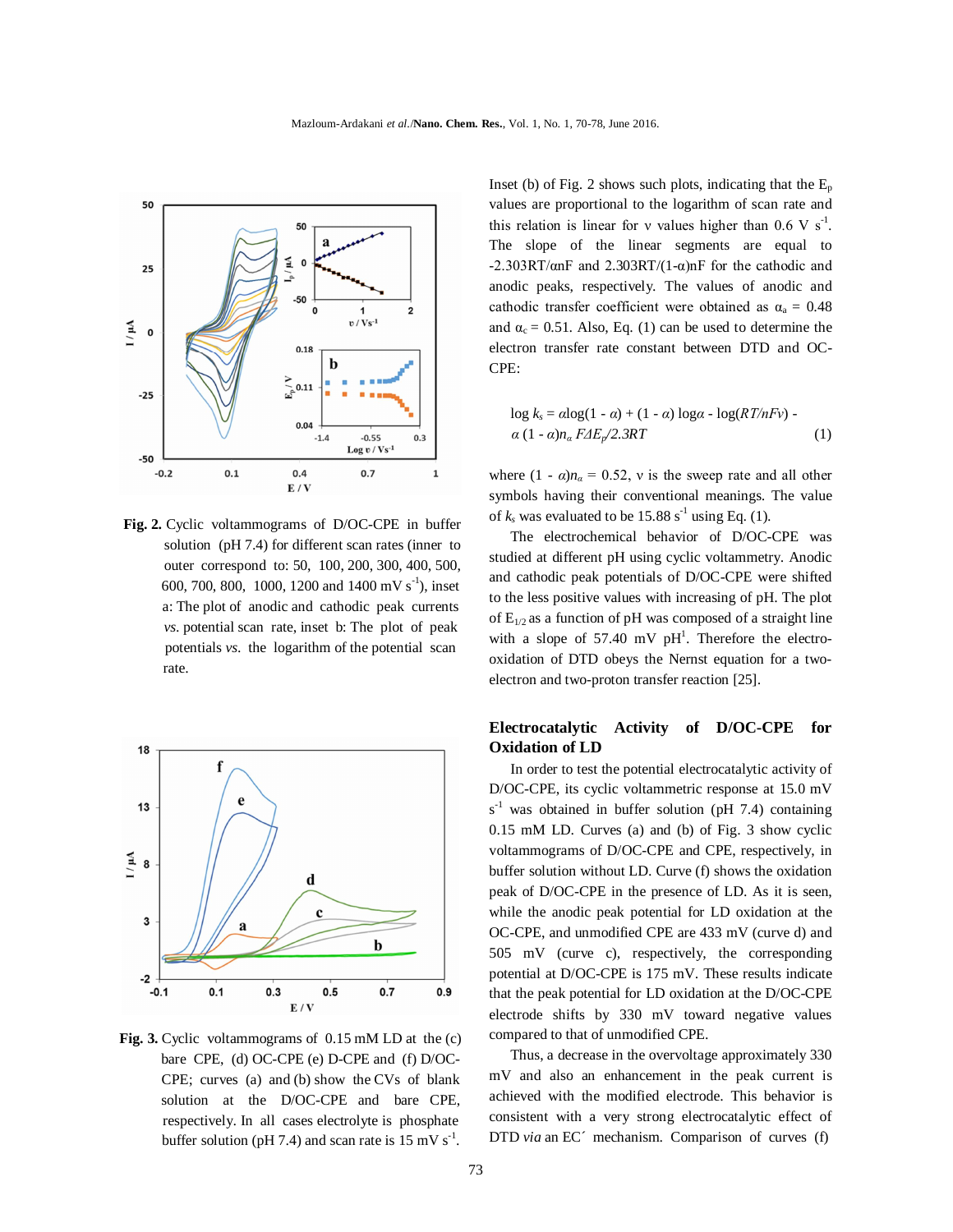



**Fig. 4.** Cyclic voltammograms of D/OC-CPE in 0.1 M phosphate buffer (pH 7.4) containing 0.2 mM DA at the various scan rates (inner to outer corresponds to 1, 4, 10, 15, 20, 25, 30, 40, 50, 60, 70, 80 and 90 mV  $s^{-1}$ ); insets a) variation of peak currents with square root of potential scan rate, b) variation of normalized peak currents with potential scan rate.

and (e) shows that the addition of OCNT to the DTD modified electrode causes an increasing in the oxidation current of LD. These data clearly show that the combination of OCNT and DTD definitely improves the characteristics of LD oxidation. The mechanism of electrocatalytic oxidation of LD at D/OC-CPE is EC´. In this mechanism, LD is oxidized in the catalytic chemical reaction (C´) by the oxidized form of DTD produced *via*  an electrochemical reaction (E). Therefore, when DTD is oxidized at the potential of 175 mV, LD can be also oxidized in this potential. Thus, the levodopa is oxidized at the potential of 1y5 mV at D/OC-CPE while it is oxidized at 505 mV at the bare electrode.

The effect of scan rate on the electrocatalytic oxidation of LD at D/OC-CPE was investigated by CV (Fig. 4). As shown in inset (a) of this figure, the plot of peak current  $(I_n)$  *vs*. the square root of the scan rate  $(v^{1/2})$ , over the range of 1-90 mV  $s^{-1}$ , was found to be linear, suggesting that the electrocatalysis of LD was diffusion controlled. Also, the plot of the scan rate normalized



 **Fig. 5.** (A) Chronoamperograms of D/OC-CPE in 0.1 M phosphate buffer (pH 7.4) at a potential step of 260 mV for different concentrations of LD (inner to outer corresponds to 0.1, 0.2, 0.4, 0.6, 0.8 and 1.0 mM), Insets: (a) Plots of I *vs.*  $t^{-1/2}$ , obtained from the chronoamperograms (b) Plot of the slope of straight lines against LD concentration; (B) dependence of  $I_C/I_L$  *vs.*  $t^{1/2}$  for different concentrations of LD.

current  $(I_p/v^{1/2})$  *vs.* scan rate exhibits the characteristic shape of an ECʹ process (inset b of Fig. 4) [25].

#### **Chronoamperometric Measurements**

The chronoamperometry as well as other electrochemical methods was employed for the investigation of electrode processes at chemically modified electrodes. Chronoamperometric measurements of LD at D/OC-CPE were carried out (Fig. 5) by setting the working electrode potential at 260 mV for various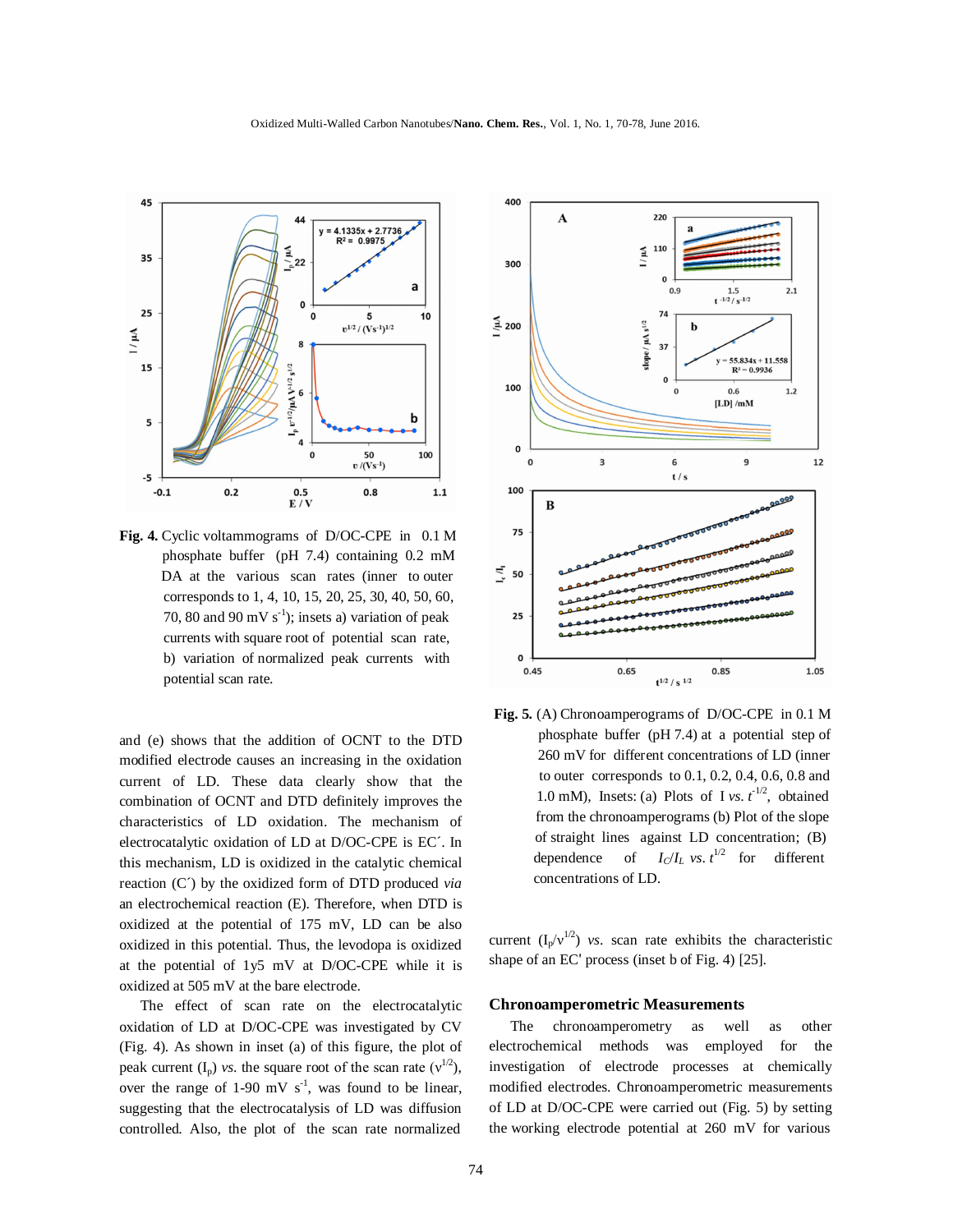Mazloum-Ardakani *et al*./**Nano. Chem. Res.**, Vol. 1, No. 1, 70-78, June 2016.



**Fig. 6.** DPVs of D/OC-CPE in 0.1 M buffer solution (pH 7.4) containing different concentrations of LD (inner to outer corresponds to: 1.0, 5.0, 10.0, 20.0, 40.0, 60.0, 80.0, 100.0, 200.0, 400.0, 600.0, 800.0, 1000.0, 1200.0, 1400.0, 1600.0, 1800.0 and 2000.0 µM), inset: calibration plot of LD.

concentrations of LD. For an electroactive material (LD in this case) with a diffusion coefficient of D, the current for the electrochemical reaction (at a mass transport limited rate) is described by the Cottrell equation [25]. Under diffusion control, a plot of I *vs.*  $t^{-1/2}$  will be linear, and the value of D can be obtained out of slope. Figure 5A shows the experimental plots with the best fits for different concentrations of LD employed. The slopes of the resulting straight lines were plotted *vs*. the LD concentration (Fig. 5b). The value of D was found to be  $1.56 \times 10^{-4}$  cm<sup>2</sup> s<sup>-1</sup>. Chronoamperometry can be also employed to evaluate the catalytic rate constant, k, for the reaction between LD and D/OC-CPE according to the Galus equation [27]:

$$
I_C/I_L = \pi^{1/2} (kC_b t)^{1/2}
$$
 (2)

where  $I_C$  is the catalytic current of LD at D/OC-CPE,  $I<sub>L</sub>$  is the limited current in the absence of LD, t is the time elapsed and  $C<sub>b</sub>$  is the bulk concentration of LD. The above equation can be used to calculate the rate constant of the



**Fig. 7.** Differential pulse voltammograms of D/OC-CPE in phosphate buffer solution pH 7.4 containing different concentrations of LD, AC and Trp (from inner to outer corresponds to mixed solutions of  $300.0 + 300.0 + 400.0, 500.0 + 500.0 + 666.6,$  $700.0 + 700.0 + 933.3, 900.0 + 900.0 + 1200.0,$  $1100.0 + 1100.0 + 1466.6, 1300.0 + 1300.0 +$ 1733.3 and  $1500.0 + 1500.0 + 2000.0 \mu M$ , respectively), Insets a-c: calibration plots of LD, AC and Trp, respectively.

catalytic process k. Based on the slope of  $I_C/I_L$  *vs.* t<sup>1/2</sup> plot; k can be obtained for a given LD concentration. Such plots obtained from the chronoamperograms are shown in Fig. 5B. From the values of the slopes an average value of k was found to be  $k = 2.31 \times 10^6$  M<sup>-1</sup> s<sup>-1</sup>. Therefore, the catalytic reaction between LD and D/OC-CPE is very fast.

## **Calibration Plot of LD**

Differential pulse voltammetry (DPV) were applied for different concentrations of LD by the proposed electrochemical sensor (D/OC-CPE). Figure 6 shows the DP voltammograms for the oxidation of different concentrations of LD at D/OC-CPE. The inset of this figure shows the plot of peak current versus LD concentration (calibration plot). Voltammograms clearly show that the plot of peak current *vs*. LD concentration is constituted of two linear segments with different slopes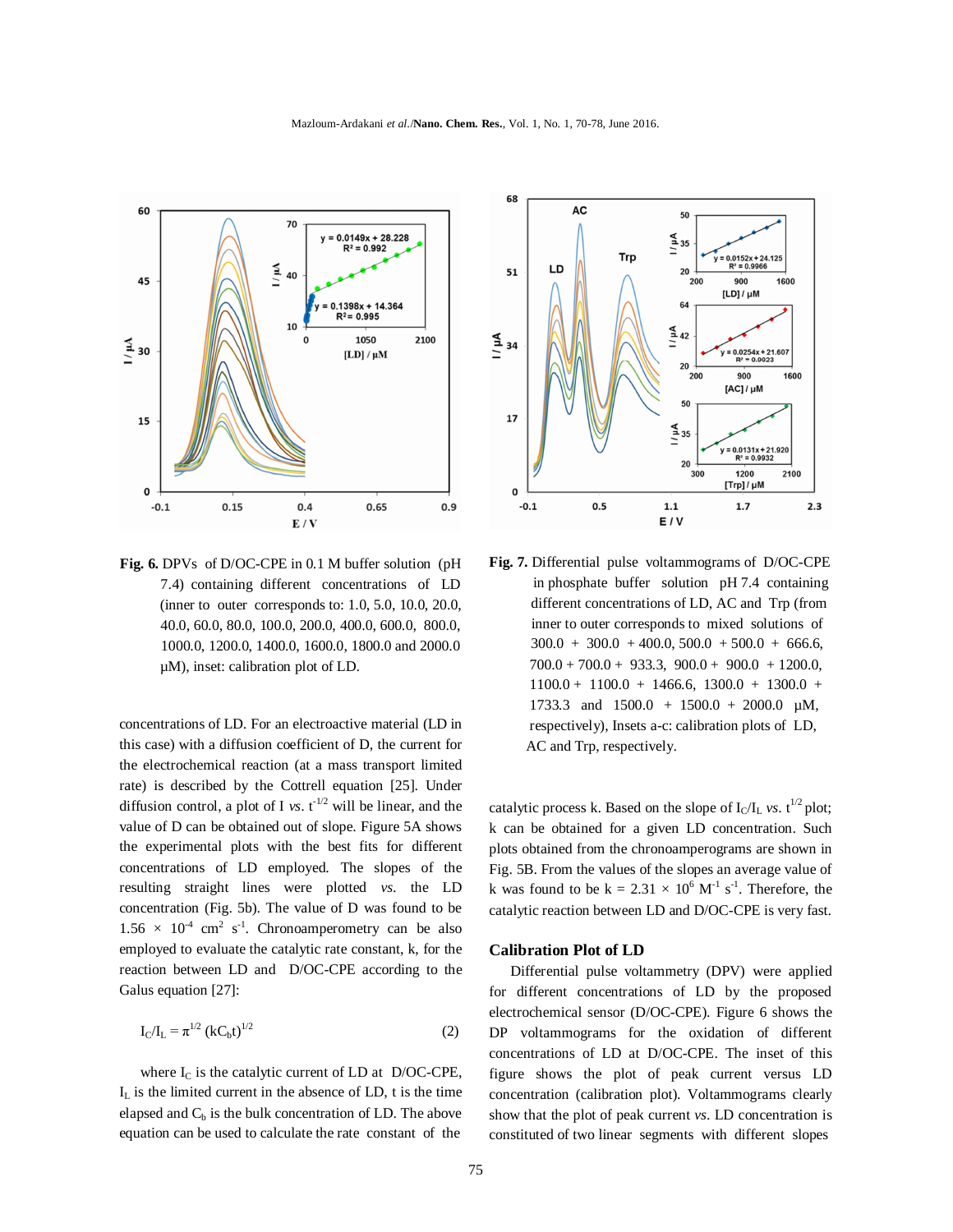|                  | Electrode Modifier                                                                  | pH  | Peak potential<br>shift<br>(mV) | Detection<br>limit<br>(M) | Dynamic<br>range<br>(M)                                          | Ability to<br>simultaneous<br>measurement                                           | Ref.         |
|------------------|-------------------------------------------------------------------------------------|-----|---------------------------------|---------------------------|------------------------------------------------------------------|-------------------------------------------------------------------------------------|--------------|
| $CILE^a$         | Co(OH) <sub>2</sub><br>nanoparticles &<br><b>MWCNT</b>                              | 7.5 |                                 |                           | $1.2 \times 10^{-7}$ $2.5 \times 10^{-7}$ -22.5×10 <sup>-7</sup> | Serotonin                                                                           | $[28]$       |
| GCE <sup>b</sup> | $\beta$ -cyclodextrine<br>doped poly<br>$(2,5-$<br>diaminobenzenes<br>ulfonic acid) | 7.2 | 193                             |                           | $4.3 \times 10^{-7}$ $1.0 \times 10^{-6}$ -2.0×10 <sup>-4</sup>  | Ascorbic acid                                                                       | $[29]$       |
| <b>GCE</b>       | Luteolin &<br><b>MWCNT</b>                                                          | 7.0 | 280                             | $2.5 \times 10^{-7}$      | $7.0\times10^{-7}$ -1.0 $\times10^{-5}$                          | AC, Tyramine                                                                        | $[30]$       |
| GCE              | Quercetin &<br><b>MWCNT</b>                                                         | 7.0 | 240                             |                           |                                                                  | $3.8 \times 10^{-7}$ 9.0×10 <sup>-7</sup> -8.5×10 <sup>-5</sup> Uric acid, Tyramine | $[31]$       |
| <b>CPE</b>       | DTD &<br>O/MWCNT                                                                    | 7.4 | 330                             | $3.6 \times 10^{-7}$      | $1.0\times10^{-6}$ -2.0 $\times10^{-4}$                          | AC, Trp                                                                             | This<br>work |

 **Table 1.** Comparison of some Parameters for Determination of LD by Different Modified Electrodes

<sup>a</sup>Carbon ionic liquid electrode. <sup>b</sup>Glassy carbon electrode.

| Sample | Added     | Found     | Recovery |
|--------|-----------|-----------|----------|
|        | $(\mu M)$ | $(\mu M)$ | (%)      |
|        | 50.0      | 49.64     | 99.28    |
| LD     | 100.0     | 100.84    | 100.84   |
|        | 150.0     | 149.82    | 99.88    |
|        | 50.0      | 50.54     | 101.08   |
| AC     | 100.0     | 99.86     | 99.86    |
|        | 150.0     | 151.25    | 100.83   |
|        | 100.0     | 100.81    | 100.81   |
| Trp    | 150.0     | 150.75    | 101.16   |
|        | 200.0     | 198.65    | 99.32    |

# **Table 2.** Recovery for Different Amounts of LD, AC and Trp Added to the Human Serum Sample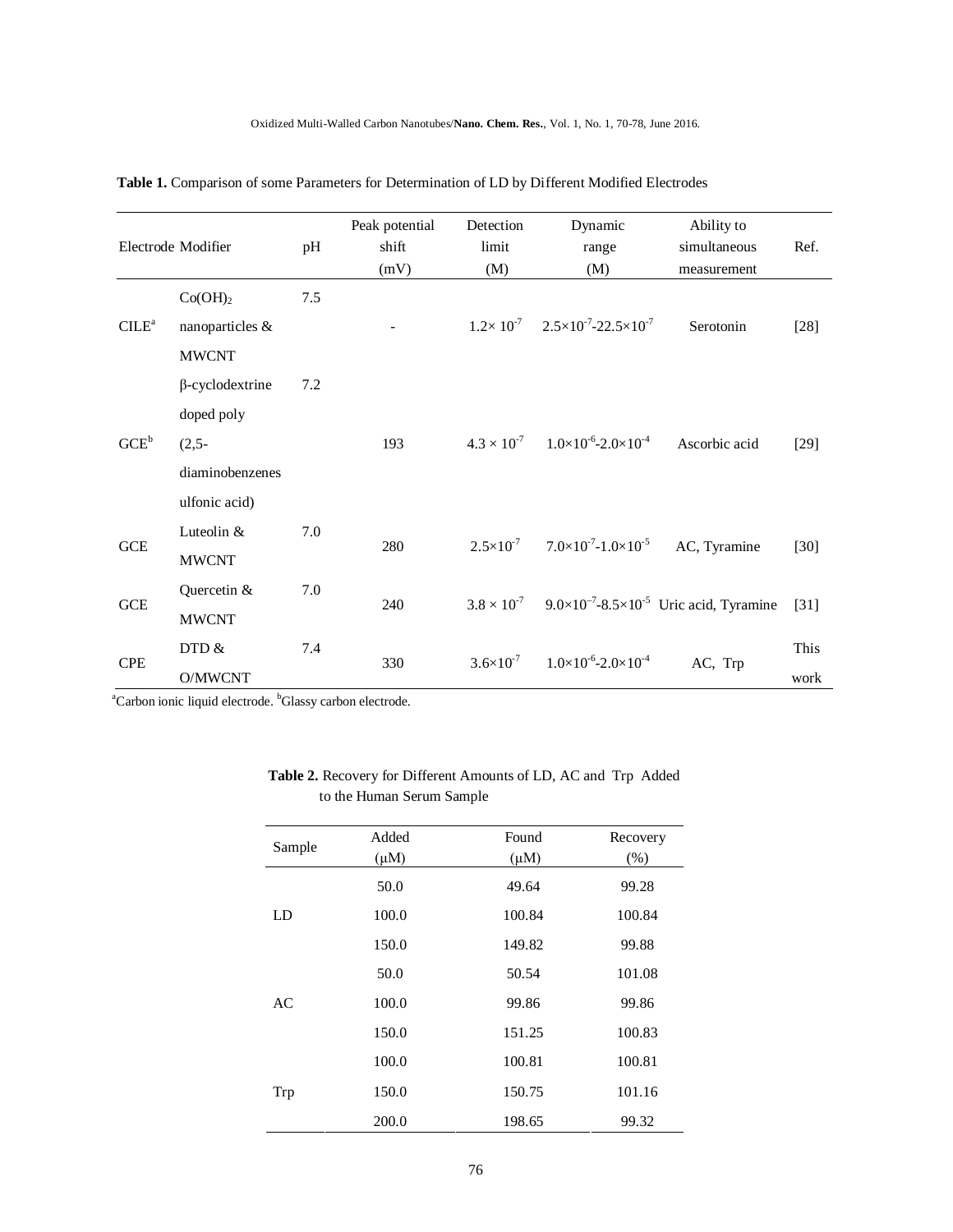(slope: 0.1398  $\mu A \mu M^{-1}$  for first linear segment and 0.0149  $\mu$ A  $\mu$ M<sup>-1</sup> for second linear segment), corresponding to two different ranges of substrate concentration (1.0-100.0 μM for the first linear segment and 100.0-2000.0 μM for the second linear segment). The decrease of sensitivity (slope) in the second linear range might be due to kinetic limitations [25]. The detection limit ( $3\sigma$ ) for LD in the lower range region was found to be 0.36 μM. In Table 1, the response characteristics of the proposed electrode are compared with some works reported by other research groups.

#### **Simultaneous Determination of LD, AC and Trp**

One of the main objectives of this study was to detect LD, AC and Trp, simultaneously. The utilization of the prepared sensor for this purpose was demonstrated by simultaneously changing their concentrations and recording the DPV. These results showed that the simultaneous determination of LD, AC and Trp with three well-distinguished anodic peaks at potentials of 143, 337 and 739 mV, corresponding to the oxidation of LD, AC and Trp, respectively, could be possible at the prepared sensor (Fig. 7). Insets of Fig. 7 show the calibration plots of LD, AC and Trp. The sensitivities of the modified electrode toward LD in the absence and presence of AC and Trp are virtually the same, indicating that the oxidation processes of LD, AC and Trp at D/OC-CPE are independent. Therefore, simultaneous or selective determination of these three analytes are possible without any interference.

#### **Selectivity**

The influence of various foreign species on determination of LD was investigated. The tolerance limit was taken as the maximum concentration of the foreign substances, which caused an approximately  $\pm 5\%$  relative error in determination of LD. The maximum concentrations of foreign substances which did not interfere with determination of LD were 10-fold excess than LD concentrations for  $Na^+$ ,  $K^+$ ,  $SO_4^2$ <sup>2</sup>,  $NO_3$ <sup>2</sup>, glucose, sucrose, fructose, L-asparagines, L-lysine, glutamic acid, serine, N-acetyl-L-cysteine, threonine, penicillin, glutathione, valine, leucine, glycine and L-cysteine, piroxicam, captopril, L-tyrosin.

#### **Analytical Application**

The utilization of the proposed electrode in real

sample analysis was also investigated by direct analysis of LD, AC and Trp in human serum sample. The DPV technique was used in the experiments. The samples were found to be free from LD, AC and Trp. Therefore, different amounts of LD, AC and Trp was spiked to the sample and analyzed by the proposed method. The results for determination of the three species in a real sample are given in Table 2. Based on these results, D/OC-CPE shows good activity for the analysis of real samples, especially in the case of human serum sample which has most of one hundred various biological and mineral compounds, and the obtained results and recoveries were satisfactory. This procedure was repeated five times and the relative standard deviation was 2.5%.

## **CONCLUSIONS**

Electrochemical behavior of DTD was investigated at carbon paste electrode modified with it and oxidized CNTs. The results show that the presence of oxidized CNT at the modified electrode improves the transfer rate constant of DTD. Oxidation of LD is catalyzed at pH 7.4, whereas the peak potential of LD is shifted by 330 mV to a less positive potential at the surface of D/OC-CPE. The catalytic peak currents obtained from DPV were linearly dependent on the LD concentration in the range of 1.0- 2000.0 μM. The detection limit  $(3σ)$  for LD was 0.36 μM. The results show that AC and Trp have no interference with LD detection, and therefore AC, Trp, and LD can be simultaneously detected. The proposed method can be also applied to the determination of LD in human serum samples.

### **ACKNOWLEDGEMENTS**

The authors wish to thank the Yazd University Research Council, IUT Research Council and Excellence in Sensors for financial support of this research.

### **REFERENCES**

- [1] D. Cui, in:, Med. Chem. Pharmacol. Potential Fullerenes Carbon Nanotub., Springer, 2008, pp. 181-221.
- [2] M. Mazloum-Ardakani, M.A. Sheikh-Mohseni, Carbon Nanotubes in Electrochemical Sensors, InTech, Croatia, 2011.